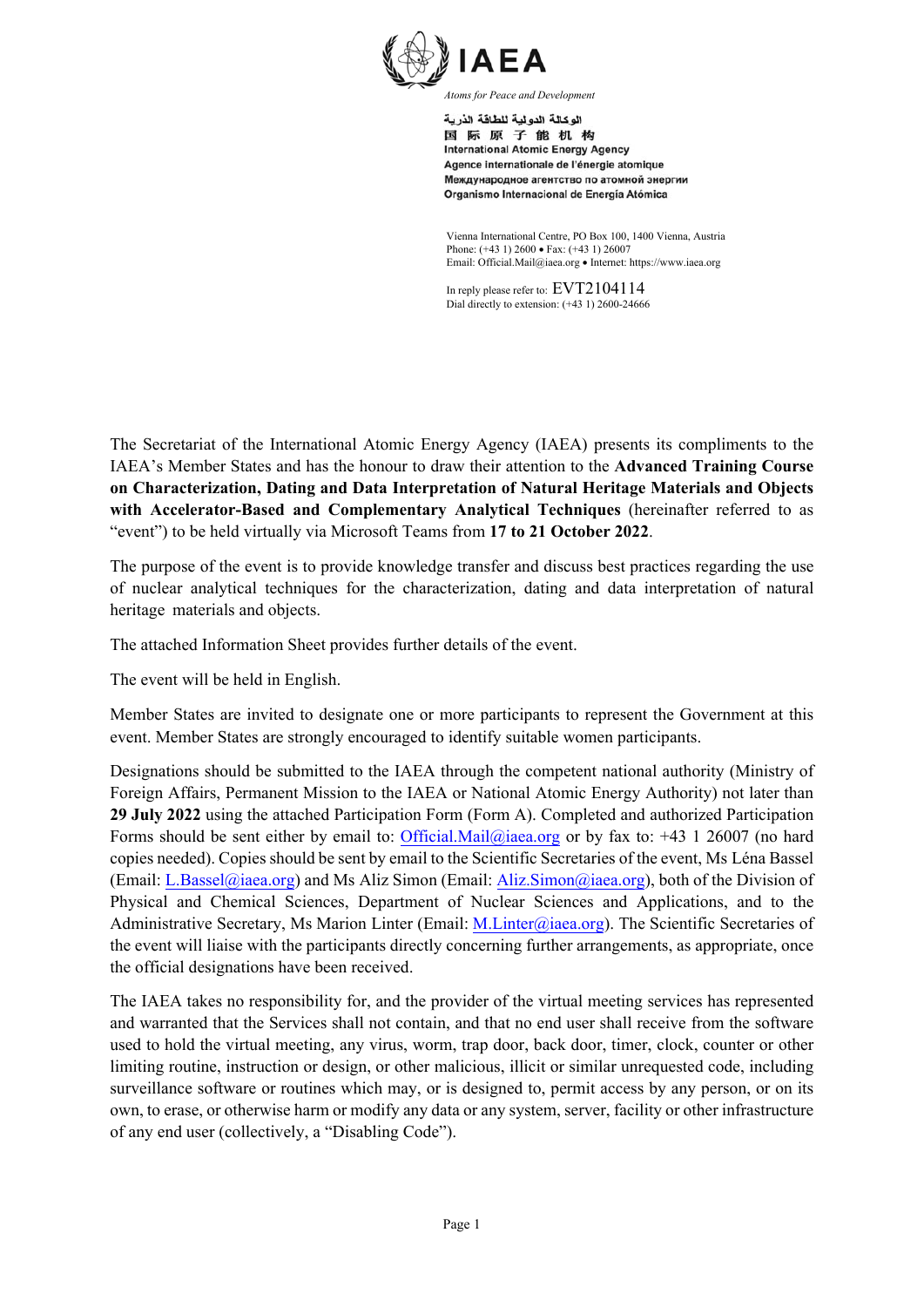The Secretariat of the International Atomic Energy Agency avails itself of this opportunity to renew to the IAEA's Member States the assurances of its highest consideration.



2022-05-20

Enclosures: Information Sheet

Participation Form (Form A)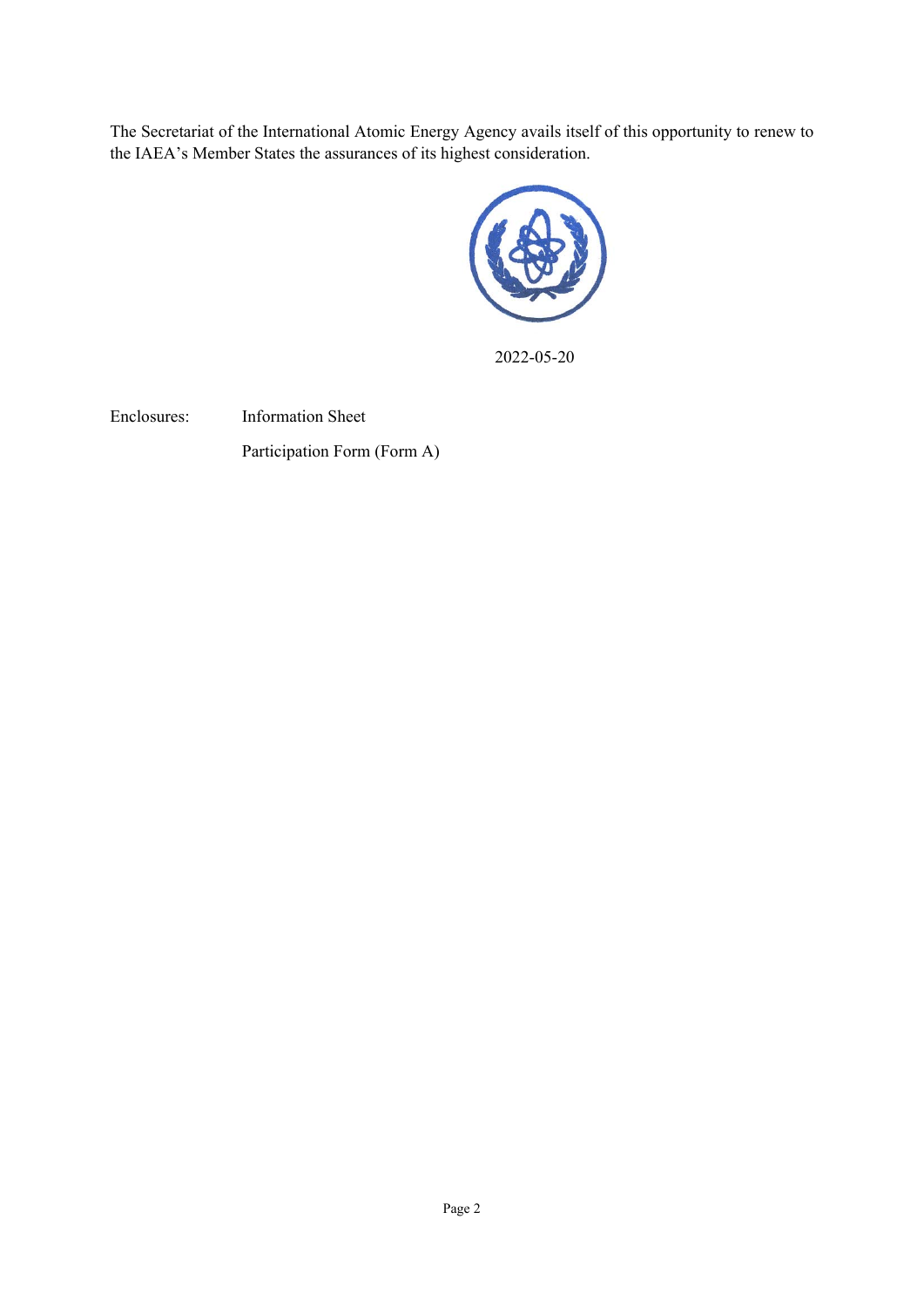

# **Advanced Training Course on Characterization, Dating and Data Interpretation of Natural Heritage Materials and Objects with Accelerator-Based and Complementary Analytical Techniques**

**Virtual Event**

**17–21 October 2022**

**Ref. No.: [EVT2104114](https://wls.iaea.org/IAEATMS/faces/EventSearch.jsf?langCode=US&resetParam=1)**

### **Information Sheet**

#### **Introduction**

The IAEA has, among its mandates, the promotion and transfer of knowledge towards the analysis of heritage materials using nuclear-based analytical techniques. In-depth characterization of heritage materials is of great importance for conservation issues and is a way to better understand the past when it comes to archaeological sites and artefacts. Going back to the natural and geologic raw materials used to make the artefact, or composing natural heritage is therefore essential. Analytical techniques based on intense radiation sources such as synchrotron radiation and ion beams are becoming widely used for characterizing a wide range of natural raw materials including sedimentary rocks, minerals, pigments, wood, bones, organics, etc. These techniques contribute to give insight on their structure, composition, age, provenance and circulation of the materials, which are valuable information regarding the history of the artefact or the site.

### **Objectives**

The overall objective of this Training Course is to provide advanced training and enable information exchange for assessing characterization, dating and data interpretation of heritage materials, focusing on the natural raw materials. The main objective of the event is to contribute to the enhancement of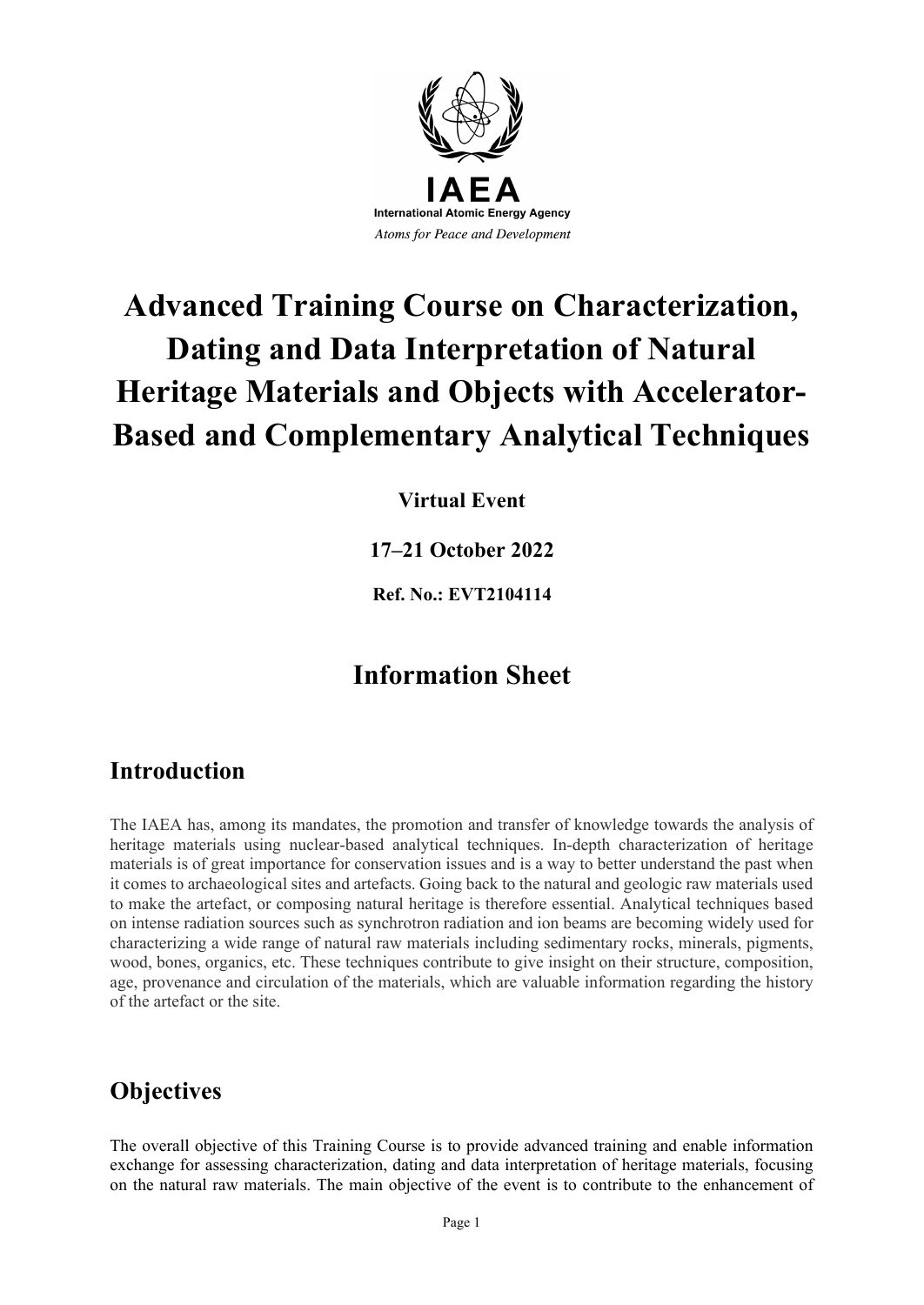scientific-technological knowledge in the area of characterization and data interpretation of natural heritage materials with accelerator-based analytical techniques and share good practices for their safe analysis.

### **Target Audience**

The event is intended for PhD students, postdoctoral and early-stage researchers as well as more experienced material scientists, accelerator-scientists, archaeologists, curators, conservators, and conservation scientists actively involved in the field of characterisation, dating and data interpretation of natural heritage materials and objects with accelerator-based and complementary analytical techniques.

#### **Working Language**

The official language of the training is English.

#### **Structure**

The training course will be held as a virtual event via Microsoft Teams.

The event will be structured around lectures by experts devoted to the topics mentioned below, followed by Questions and Answers discussion time. A dedicated session to exchange ideas, share experiences and express recommendations will be organized. Four hours per day are expected between 2-6 p.m. (Vienna time zone, UTC +1). It is expected that the meeting will start at 2 p.m. on 17 October 2022 and finish by 6 p.m. on 21 October 2022 (Vienna time zone, UTC  $+1$ ).

### **Topics**

The key topics of the workshop are:

- Application of accelerator science and technology for characterization of natural heritage materials: case studies;
- Dating natural heritage materials using accelerator-based and complementary dating techniques;
- Recent advances and methodologies development of characterization and dating of natural heritage materials, open science;
- Access to research infrastructure and modalities;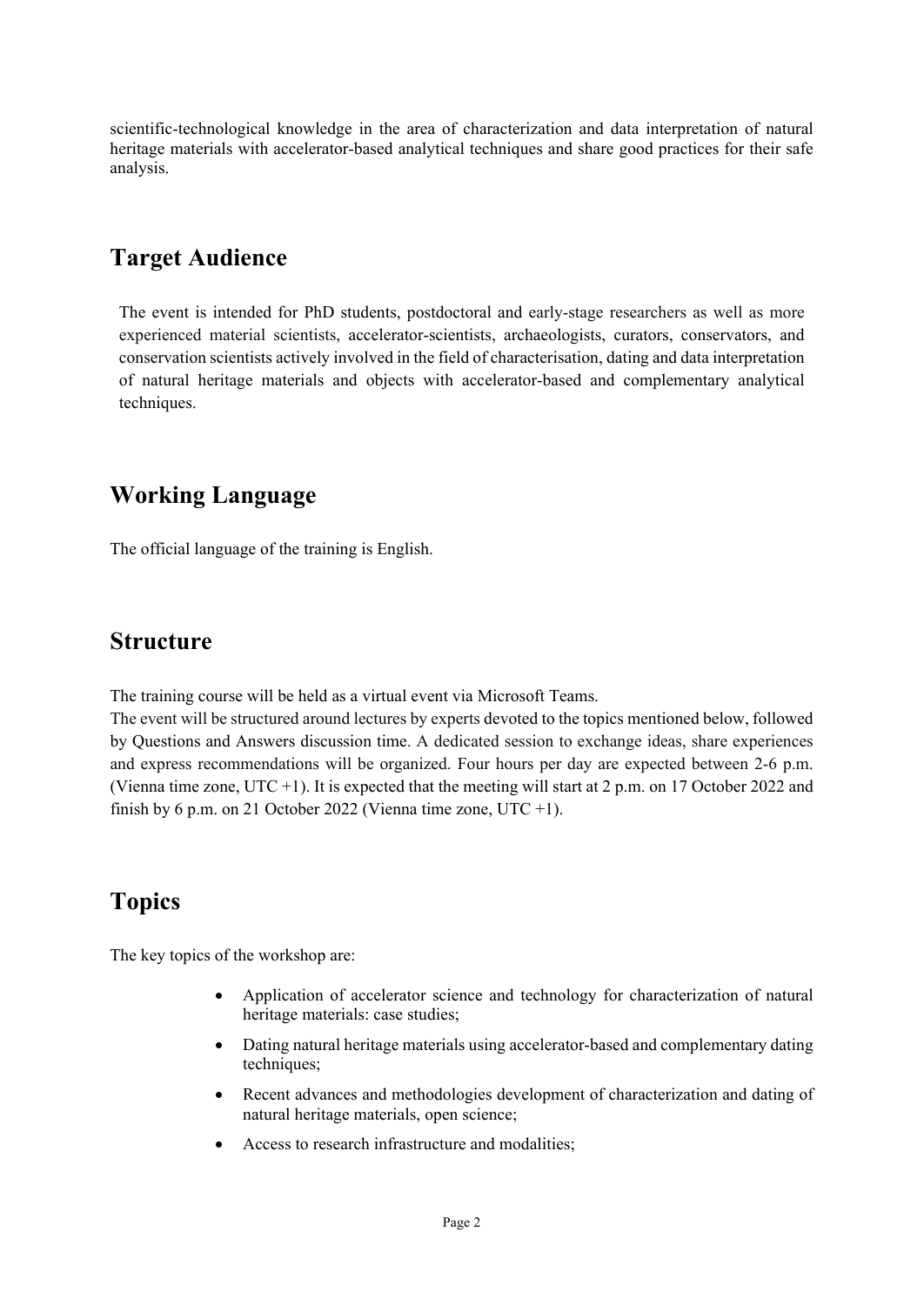• Introduction to radiation-induced damage, key aspects and share best practices towards safe analysis of cultural and natural heritage materials.

### **Participation and Registration**

All persons wishing to participate in the event have to be designated by an IAEA Member State or should be members of organizations that have been invited to attend.

In order to be designated by an IAEA Member State, participants are requested to send the **Participation Form (Form A)** to their competent national authority (e.g. Ministry of Foreign Affairs, Permanent Mission to the IAEA or National Atomic Energy Authority) for onward transmission to the IAEA by **29 July 2022**. Participants who are members of an organization invited to attend are requested to send the Participation Form (Form A) through their organization to the IAEA by above deadline.

A questionnaire is part of the selection process and will be sent to participants upon receipt of the endorsed forms. Selected participants will be informed in due course on the procedures to be followed with regard to administrative and technical matters.

Participants are hereby informed that the personal data they submit will be processed in line with the [Agency's Personal Data and Privacy Policy](https://www.iaea.org/about/privacy-policy#:%7E:text=The%20IAEA%20is%20committed%20to,accountable%20and%20non%2Ddiscriminatory%20manner.&text=The%20Privacy%20Policy%20provides%20the,carrying%20out%20its%20mandated%20activities.) and is collected solely for the purpose(s) of reviewing and assessing the application and to complete logistical arrangements where required.

#### **Expenditures and Financial support**

No registration fee will be charged to participants attending the training.

| <b>Nomination deadline: 29 July 2022</b> | Deadline for submission of Participation Form (Form A)<br>through the official channels.                    |  |
|------------------------------------------|-------------------------------------------------------------------------------------------------------------|--|
| <b>Beginning of September</b>            | Letter of invitations are sent to the accepted participants by<br>the IAEA.                                 |  |
| <b>End of September</b>                  | Information on the training agenda, platform and remote<br>connections are sent to the meeting participants |  |
| 17 October 2022                          | Training begins                                                                                             |  |
| <b>21 October 2022</b>                   | Training ends                                                                                               |  |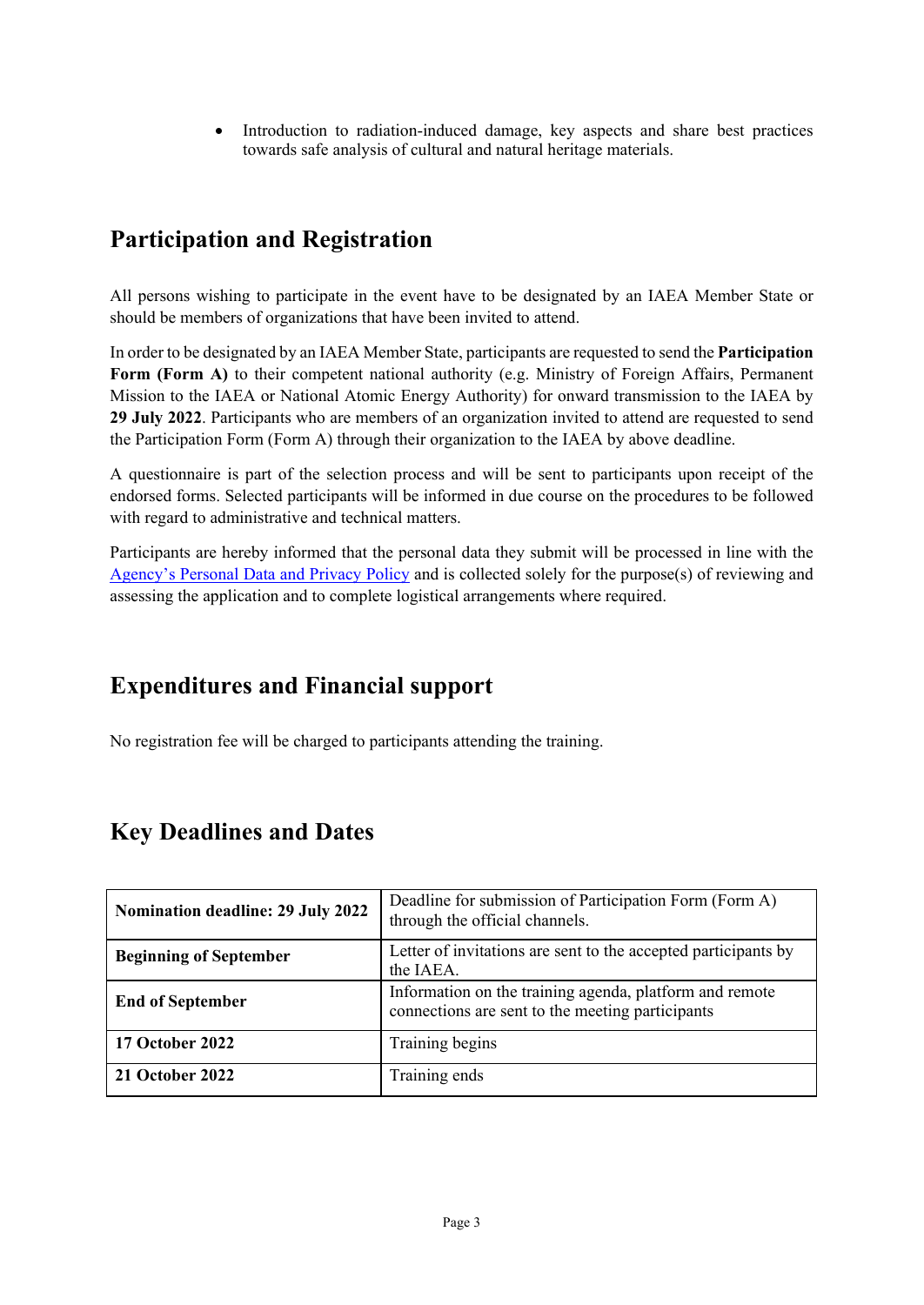### **IAEA Contacts**

#### **Scientific Secretaries:**

| Ms Léna Bassel                             | <b>Ms Aliz Simon</b>                       |  |
|--------------------------------------------|--------------------------------------------|--|
| Heritage Science Specialist                | <b>Accelerator Specialist</b>              |  |
| International Atomic Energy Agency         | International Atomic Energy Agency         |  |
| Division of Physical and Chemical Sciences | Division of Physical and Chemical Sciences |  |
| Vienna International Centre, P.O. Box 100, | Vienna International Centre, P.O. Box 100, |  |
| A1400 Vienna, Austria                      | A1400 Vienna, Austria                      |  |
| Tel.: +43 1 2600 24666                     | Tel.: +43 1 2600 21706                     |  |
| Email: L.Bassel@iaea.org                   | Email: Aliz.Simon@iaea.org                 |  |

#### **Administrative Secretary:**

#### **Ms Marion Linter**

Division of Physical and Chemical Sciences Department of Nuclear Sciences and Applications International Atomic Energy Agency Vienna International Centre PO Box 100 1400 VIENNA AUSTRIA

Tel.: +43 1 2600 25119 Fax: +43 1 26007 Email: [M.Linter@iaea.org](mailto:M.Linter@iaea.org)

Subsequent correspondence on scientific matters should be sent to the Scientific Secretaries and correspondence on other matters related to the event to the Administrative Secretary.

#### **Training Web Pages**

Participants are encouraged to visit the following web pages regularly for new information regarding this event:

<https://www.iaea.org/events/evt2104114>

[Accelerators4Heritage \(iaea.org\)](https://nucleus.iaea.org/sites/accelerators/Pages/Accelerators4Heritage.aspx)